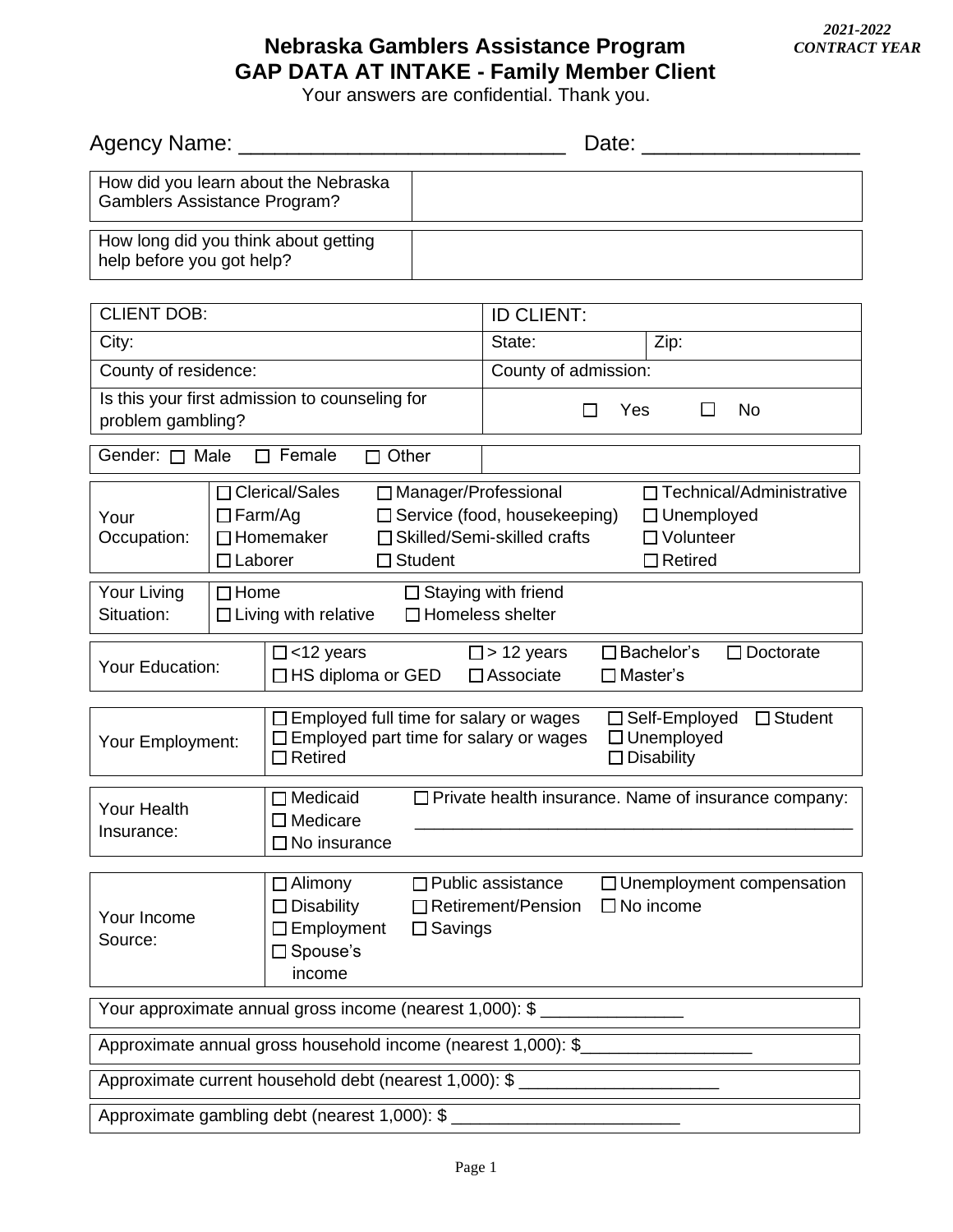| Do you gamble?                                                                                                                                                                                                                                   | $\Box$<br>П<br>Yes<br>No                                                                     |  |  |  |  |  |  |
|--------------------------------------------------------------------------------------------------------------------------------------------------------------------------------------------------------------------------------------------------|----------------------------------------------------------------------------------------------|--|--|--|--|--|--|
| Do you gamble with your family member?                                                                                                                                                                                                           | Yes<br>П<br>No.<br>LI                                                                        |  |  |  |  |  |  |
| How long has your family member had a gambling problem?                                                                                                                                                                                          |                                                                                              |  |  |  |  |  |  |
| Your relationship to your family member with a<br>gambling problem:                                                                                                                                                                              | $\Box$ Spouse $\Box$ Domestic partner $\Box$ Son/Daughter<br>$\Box$ Parent<br>$\Box$ Sibling |  |  |  |  |  |  |
| Which of the following best describes your<br>current relationship with this family member?                                                                                                                                                      | $\Box$ Good $\Box$ Fair $\Box$ Bad                                                           |  |  |  |  |  |  |
| Which of the following best describes the effect<br>of gambling on your relationship?                                                                                                                                                            | □Good □Fair □ Bad                                                                            |  |  |  |  |  |  |
| How you feel today because of your family<br>member's gambling?                                                                                                                                                                                  | □Good □ Fair □ Bad                                                                           |  |  |  |  |  |  |
| In the past twelve months, have the gambling<br>problems led you to think about ending your life?                                                                                                                                                | Yes<br>No<br>ΙI<br>ΙI                                                                        |  |  |  |  |  |  |
| In the past twelve months, have the gambling<br>problems led you to think about ending your<br>relationship with this person?                                                                                                                    | $\Box$ Yes<br>$\Box$ Not applicable<br>$\square$ No                                          |  |  |  |  |  |  |
| In the past twelve months, have the gambling<br>problems caused a family breakup already?                                                                                                                                                        | Yes<br>No<br>ΙI<br>l 1                                                                       |  |  |  |  |  |  |
| In the past twelve months, have the gambling<br>problems caused you and your family financial<br>distress.                                                                                                                                       | Yes<br>No<br>∣∣<br>$\mathsf{L}$                                                              |  |  |  |  |  |  |
| In the past twelve months, have you tried to get<br>this person to go to counseling?                                                                                                                                                             | Yes<br>No                                                                                    |  |  |  |  |  |  |
| In the past twelve months, have you tried to stop<br>this person from gambling on your own?                                                                                                                                                      | Yes<br><b>No</b><br>П                                                                        |  |  |  |  |  |  |
| In the past twelve months, have you participated<br>in problem gambling counseling with this person?                                                                                                                                             | Yes<br>No<br>$\Box$                                                                          |  |  |  |  |  |  |
| In the past twelve months, have you done<br>problem gambling counseling for yourself alone?                                                                                                                                                      | Yes<br><b>No</b><br>$\Box$<br>П                                                              |  |  |  |  |  |  |
| Did you know, prior to your first session that problem gambling counseling<br>provided through the NE Gamblers Assistance Program (GAP) is paid for?                                                                                             | $\Box$ Yes<br>$\Box$ No                                                                      |  |  |  |  |  |  |
| Is it important to you that gambling counseling services are paid for?                                                                                                                                                                           | $\Box$ Yes<br>$\square$ No                                                                   |  |  |  |  |  |  |
| Would you like this service provided in whole, or in part, through problem<br>gambling counseling Telehealth? (This is interacting with your counselor<br>from your home or office computer or mobile device over a confidential<br>connection.) | $\square$ No<br>$\Box$ Yes                                                                   |  |  |  |  |  |  |